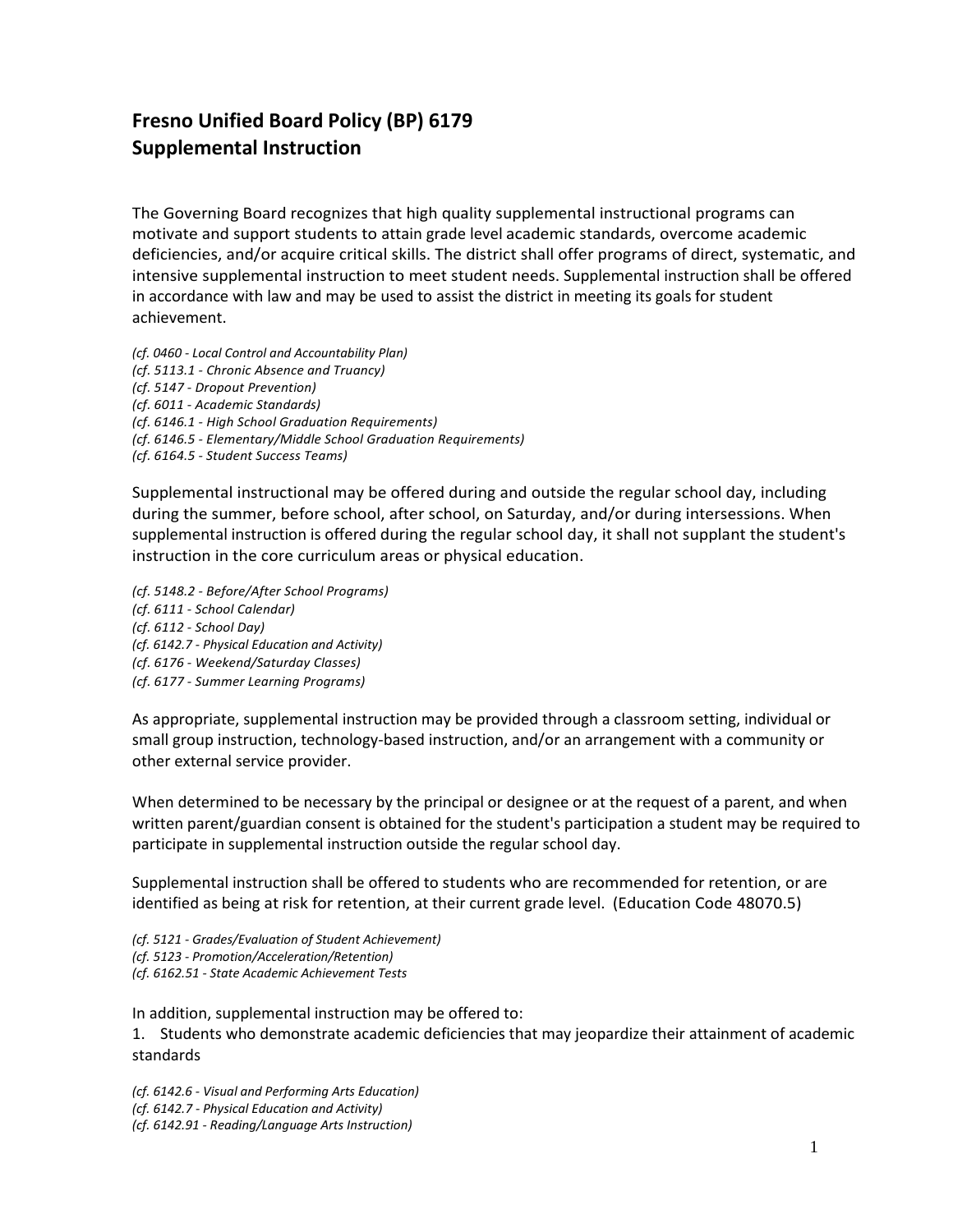*(cf. 6142.92 - Mathematics Instruction) (cf. 6142.93 - Science Instruction) (cf. 6142.94 - History-Social Science Instruction)*

2. High school students who need support to successfully complete courses required for graduation

3. African American students

4. Targeted student groups identified in the district's LCAP as needing increased or improved services to succeed in the educational program.

*(cf. 0460- Local Control and Accountability Plan) (cf. 6173.1-Education for Foster Youth) (cf. 6174 Education for English Language Learners)*

5. Desire enrichment in core academic areas, visual and performing arts, physical education, or other subjects as approved by the Board.

*(cf. 6142.6-Visual and Performing Arts Education) (cf. 6142.7 - Physical Education and Activity) (cf. 6142.91 - Reading/Language Arts Instruction) (cf. 6142.92-Mathematics Instruction) (cf. 6142.93-Science Instruction) (cf. 6142.94-History-Social Studies Instruction) (cf. 6143-Courses of Study) (cf. 6172-Gifted and Talented Student Program)*

When determined to be necessary by the principal or designee, a student may be required to participant in a supplemental instruction. In such cases, written parent/guardian consent shall be obtained for the student's participation.

*Fresno Unified School District prohibits discrimination, harassment, intimidation, and bullying based on actual or perceived race, color, ethnicity, national origin, immigration status, ancestry, age, creed, religion, political affiliation, gender, gender identity, gender expression, genetic information, mental or physical disability, sex, sexual orientation, marital status, pregnancy or parental status, medical information, military veteran status, or association with a person or a group with one or more of these actual or perceived characteristics or any other basis protected by law or regulation, in its educational program(s) or employment.*

Legal Reference: EDUCATION CODE 37200-37202 School calendar 37223 Weekend classes 37252-37254.1 Supplemental instruction, summer school 42238.01-42238.5 Local control funding formula 46100 Length of school day 48070-48070.6 Promotion and retention 48200 Compulsory education 48985 Translation of notices 51210-51212 Courses of study, elementary schools 51220-51228 Courses of study, secondary schools 52060-52077 Local control and accountability plan 60603 Definitions, core curriculum areas 60640-60649 California Assessment of Student Performance and Progress CODE OF REGULATIONS, TITLE 5 11470-11472 Summer school UNITED STATES CODE, TITLE 20 6311 State plan Management Resources: